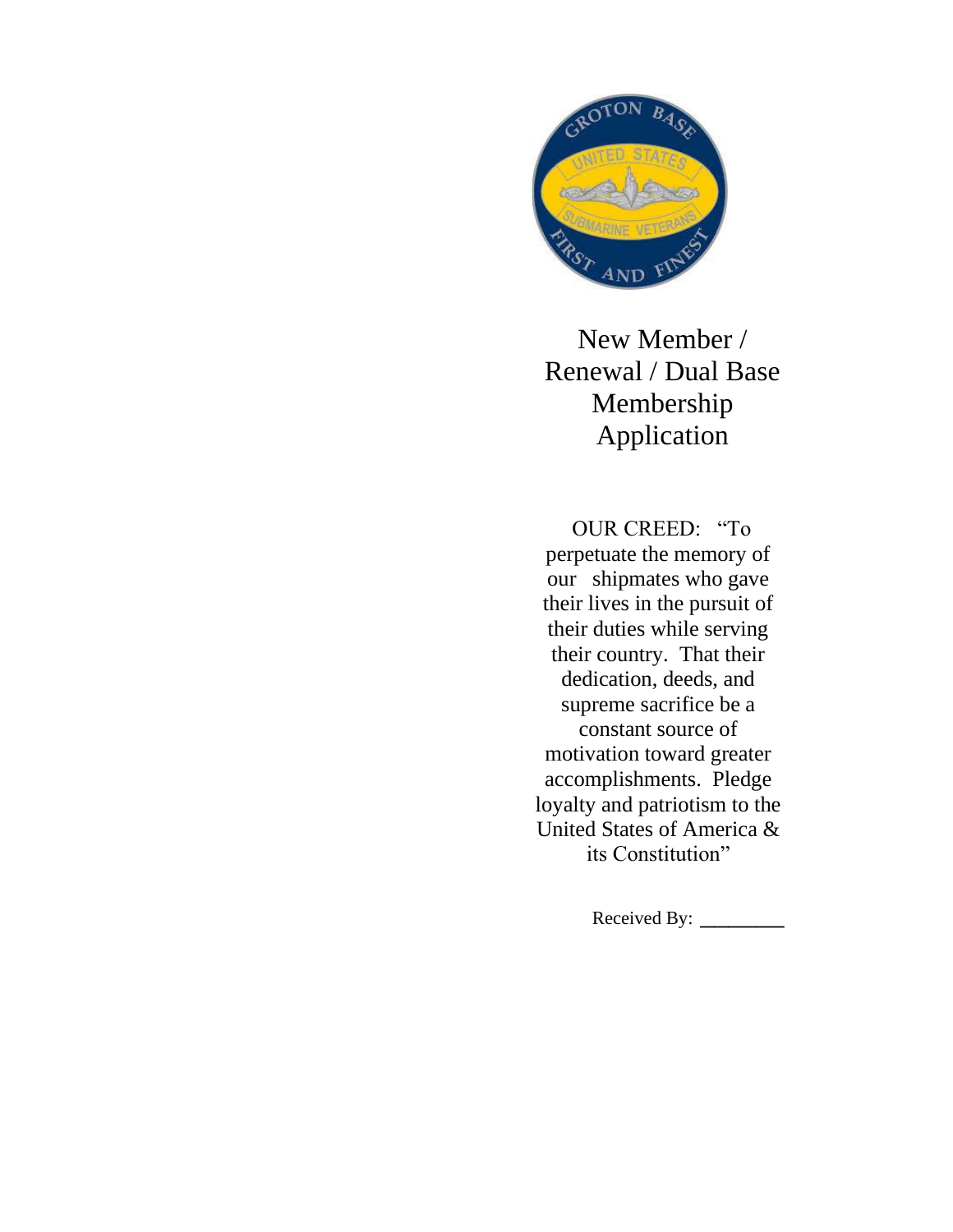With my signature below I affirm that I subscribe to the Creed of the United States Submarine Veterans Inc., and agree to abide by the Constitution, all Bylaws, Regulations and Procedures governing the U.S. Submarine Inc., so long as they do not conflict with my military or civil obligations. I will furnish proof of my eligibility for Regular membership, as specified below, if required by the Base or the National Member Chairman. If I am not U.S.N. submarine qualified, I am applying as an Associate and my sponsor is indicated below.

| $\Box$                                    | I certify that I was designated qualified in USN Submarines aboard:<br>(Honorary designations regardless of source do not apply under any circumstances) |  |        |                |                       |               |  |             |          |                    |   |             | in |      | (YR) |      |
|-------------------------------------------|----------------------------------------------------------------------------------------------------------------------------------------------------------|--|--------|----------------|-----------------------|---------------|--|-------------|----------|--------------------|---|-------------|----|------|------|------|
| $\Box$                                    | I certify that I received a discharge under Honorable Conditions<br>(if not currently in military service)                                               |  |        |                |                       |               |  |             |          |                    |   |             | in |      |      | (YR) |
| Last Name:                                |                                                                                                                                                          |  |        |                |                       |               |  | First Name: |          |                    |   |             |    |      | MI:  |      |
| <b>Street Address:</b>                    |                                                                                                                                                          |  |        |                |                       |               |  |             |          |                    |   |             |    |      |      |      |
| City:                                     |                                                                                                                                                          |  |        |                |                       |               |  |             | State:   |                    |   |             |    | Zip: |      |      |
| Phone:                                    |                                                                                                                                                          |  |        |                |                       |               |  | Email:      |          |                    |   |             |    |      |      |      |
| DOB:                                      |                                                                                                                                                          |  |        |                |                       | Spouse / NOK: |  |             |          |                    |   |             |    |      |      |      |
| Are you<br>Qualified?                     |                                                                                                                                                          |  |        | <b>YES</b>     | Qual Date:<br>(Mo/Yr) |               |  |             |          | Qualified on Boat: |   |             |    |      |      |      |
|                                           |                                                                                                                                                          |  | $\Box$ | N <sub>O</sub> | Sponsor:              |               |  |             |          |                    |   |             |    |      |      |      |
| Enlisted (YR):<br><b>Military Service</b> |                                                                                                                                                          |  |        | $(YR)$ :       | Separated             |               |  |             | Retired? | Y                  | П | $\mathbf N$ | □  |      |      |      |
|                                           | Current or Highest Rating and rate / rank (i.e. - STS2, E-5; Lt, 0-3)                                                                                    |  |        |                |                       |               |  |             |          |                    |   |             |    |      |      |      |
|                                           |                                                                                                                                                          |  |        |                |                       |               |  |             |          | Rate / Rating      |   |             |    | Rank |      |      |

|   | <b>USSVI Annual Membership Options</b><br>(National Dues + Base Dues) | <b>USSVI Life / Dual Base Member Options</b><br>(Base Dues) |            |  |  |  |
|---|-----------------------------------------------------------------------|-------------------------------------------------------------|------------|--|--|--|
|   | 1 Yr \$50 (National Dues + Base Dues)                                 |                                                             | 1 Yr \$25  |  |  |  |
| ┑ | $2 Yrs$ \$100 (National Dues + Base Dues)                             |                                                             | 2 Yrs \$50 |  |  |  |
| ⊓ | $3 Yrs$ \$140 (National Dues + Base Dues)                             |                                                             | 3 Yrs \$70 |  |  |  |
| П | $4 Yrs$ \$190 (National Dues + Base Dues)                             |                                                             | 4 Yrs \$95 |  |  |  |
|   | 5 Yrs \$230 (National Dues + Base Dues)                               |                                                             | 5Yrs \$115 |  |  |  |

National Lifetime Membership Cost:

| П | Thru 45 \$500   |
|---|-----------------|
| П | $46 - 55$ \$400 |
| П | $56 - 65$ \$300 |
|   |                 |